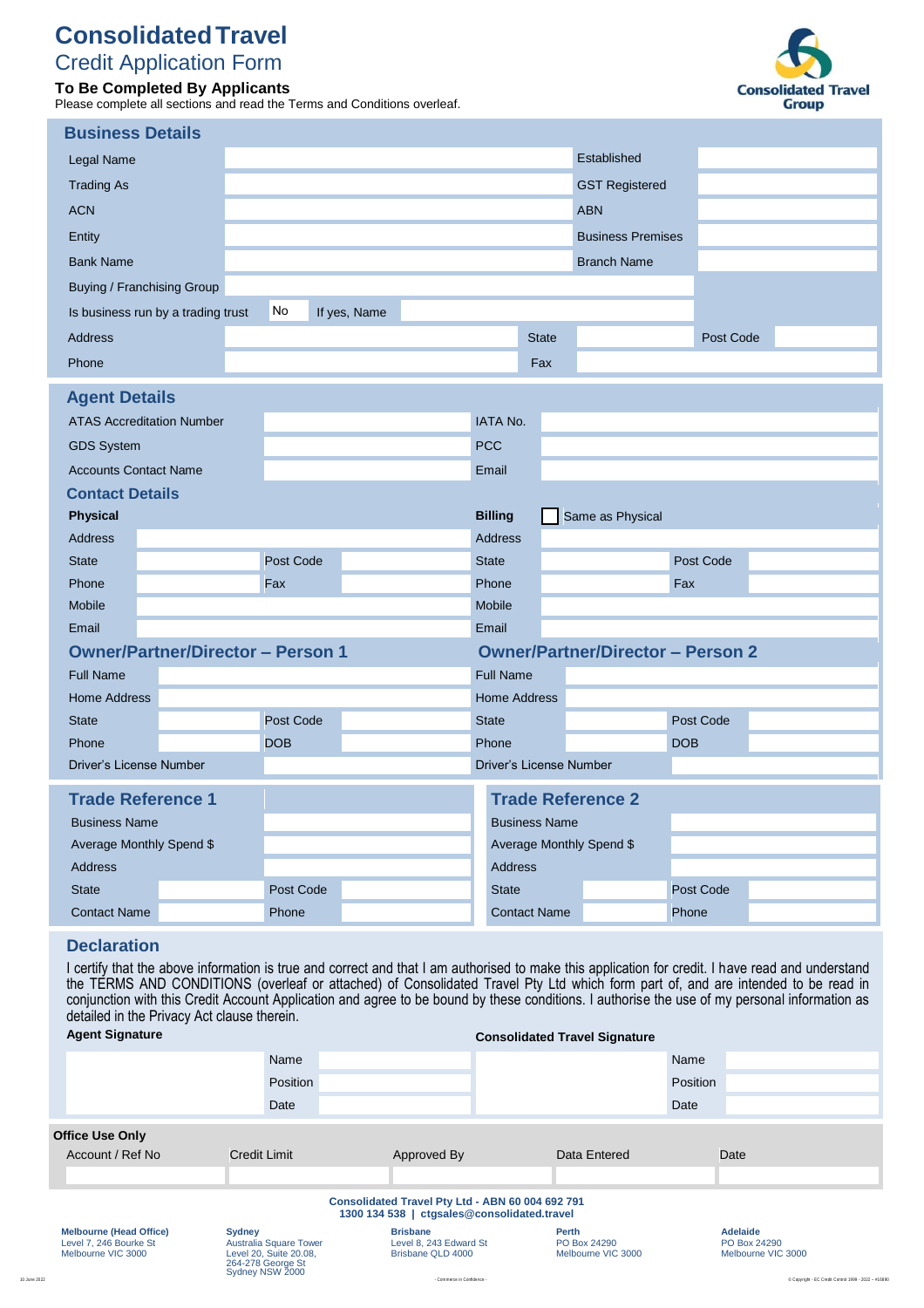**Personal/Directors Guarantee and Indemnity**

**Consolidated Travel Pty Ltd** ABN: 60 004 692 791 Level 7, 246 Bourke Street, Melbourne VIC 3000 Phone: (03) 9251 5000 • Fax: (03) 9663 2095 Email: jasonmiridakis@consolidated.travel Web: consolidated.travel

IN CONSIDERATION of Consolidated Travel Pty Ltd and its successors and assigns ("Consolidated") at the request of the Guarantor (as is now acknowledged) supplying and continuing to supply tickets and/or services to

("the Agent") [*Insert Company Name In Box Provided]*

## **I/WE (also referred to as the "Guarantor/s") UNCONDITIONALLY AND IRREVOCABLY:**

- 1. **GUARANTEE** the due and punctual payment to Consolidated of all monies which are now owing to Consolidated by the Agent and all further sums of money from time to time owing to Consolidated by the Agent in respect of tickets and services supplied or to be supplied by Consolidated to the Agent or any other liability of the Agent to Consolidated, and the due observance and performance by the Agent of all its obligations contained or implied in any contract or agreement with Consolidated, including but not limited to the Terms & Conditions of Trade signed by the Agent and annexed to this Guarantee and Indemnity. If for any reason the Agent does not pay any amount owing to Consolidated the Guarantor will immediately on demand pay the relevant amount to Consolidated. In consideration of Consolidated agreeing to supply the tickets and/or services to the Agent, the Guarantor charges all of its right, title and interest (joint or several) in any land, realty or other assets capable of being charged, owned by the Guarantor now or in the future, to secure the performance by the Guarantor of its obligations under this Guarantee and Indemnity (including, but not limited to, the payment of any money) and the Guarantor acknowledges that this personal guarantee and indemnity constitutes a security agreement for the purposes of the Personal Property Securities Act 2009 ("PPSA") and unequivocally consents to Consolidated registering any interest so charged. Furthermore, it is agreed by both parties that where the Guarantor is acting in the capacity as a trustee for a trust, then the Guarantor agrees to charge all its right title and interest in any land realty, or other assets capable of being charged in its own capacity and in its capacity as trustee and shall be subject to the PPSA Registration as stated above. The Guarantor irrevocably appoints Consolidated and each director of Consolidated as the Guarantor's true and lawful attorney/s to perform all necessary acts to give effect to this clause including, but not limited to, signing any document on the Guarantor's behalf which Consolidated may reasonably require to:
	- (a) register a financing statement or financing change statement in relation to a security interest on the Personal Property Securities Register;<br>(b) register any other document required to be registered by the PPSA or any register any other document required to be registered by the PPSA or any other law; or
	- (c) correct a defect in a statement referred to in clause 1(a) or 1(b).
- 2. **HOLD HARMLESS AND INDEMNIFY** Consolidated on demand as a separate obligation against any liability (including but not limited to damages, costs, losses and legal fees calculated on a solicitor and own client basis) incurred by, or assessed against, Consolidated in connection with: (a) the supply of tickets and/or services to the Agent; or
	- (b) the recovery of monies owing to Consolidated by the Agent including the enforcement of this Guarantee and Indemnity, and including but not limited to Consolidated's nominees contract default fee and legal costs; or
- (c) monies paid by Consolidated with the Agent's consent in settlement of a dispute that arises or results from a dispute between, Consolidated, the Agent, and a third party or any combination thereof, over the supply of tickets and/or services by Consolidated to the Agent. **I/WE FURTHER ACKNOWLEDGE AND AGREE THAT**

- **3. I/We have received, read and understood Consolidated's Terms and Conditions prior to entering into this Guarantee and Indemnity and agree to be bound by those Terms and Conditions.**
- 4. This Guarantee and Indemnity shall constitute an unconditional and continuing Guarantee and Indemnity and accordingly shall be irrevocable and remain in full force and effect until all monies owing to Consolidated by the Agent and all obligations herein have been fully paid satisfied and performed.
- 5. No granting of credit, extension of further credit, or granting of time and no waiver, indulgence or neglect to sue on Consolidated's part (whether in respect of the Agent or any one or more of any other Guarantor(s) or otherwise) and no failure by any named Guarantor to properly execute this Guarantee and Indemnity shall impair or limit the liability under this Guarantee and Indemnity of any Guarantor. Without affecting the Agent's obligations to Consolidated, each Guarantor shall be a principal debtor and liable to Consolidated accordingly.
- 6. The liability under this Guarantee and Indemnity shall not be discharged, abrogated, prejudiced or affected by:<br>(a) any alteration, modification, variation or addition to any contract or agreement in respect of the supp
	- (a) any alteration, modification, variation or addition to any contract or agreement in respect of the supply of tickets and/or services;<br>(a) the liquidation, receivership, administration, bankruptcy, dissolution, compromi
		- the liquidation, receivership, administration, bankruptcy, dissolution, compromise or scheme of arrangement in respect of the Agent;
	- (b) any other act, omission or event which, but for this provision, might operate to discharge, impair or otherwise affect any obligations under this Guarantee and Indemnity of any of the rights, posers or remedies conferred by this Guarantee and Indemnity or by law.
- 7. The term "Guarantor" whenever used in this Guarantee and Indemnity shall, if there is more than one person named as Guarantor, mean and refer to each of them individually and all of them together unless the context otherwise requires, the obligations and agreements on the part of the Guarantor, shall include the Guarantor's executors, administrators, successors and permitted assignments (where applicable) contained in this Guarantee and Indemnity shall bind them jointly and severally.
- **8. I/We have been advised to obtain independent legal advice before executing this Guarantee and Indemnity. I/we understand that I/we am/are liable for all amounts owing (both now and in the future) by the Agent toConsolidated.**
- 9. I/we irrevocably authorise Consolidated to obtain from any person or company any information which Consolidated may require for credit reference purposes. I/We further irrevocably authorise Consolidated to provide to any third party, in response to credit references and enquiries about me/us or by way of information exchange with credit reference agencies, details of this Guarantee and Indemnity and any subsequent dealings that I/we may have with Consolidated as a result of this Guarantee and Indemnity being actioned by Consolidated.
- 10. The above information is to be used by Consolidated for all purposes in connection with Consolidated considering this Guarantee and Indemnity and the subsequent enforcement of the same.

**For and on behalf of the Agent I/We confirm I/We have read, understood and accept the terms of this Guarantee and Indemnity and I/We agree to be bound by this Guarantee and Indemnity.**

| <b>Guarantor 1</b>      |        |    | <b>Guarantor 2</b>                      |
|-------------------------|--------|----|-----------------------------------------|
| Signed                  |        |    | Signed                                  |
| Full Name               |        |    | Full Name                               |
| <b>Home Address</b>     |        |    | Home Address                            |
| Date of Birth           |        |    | Date of Birth                           |
| Signature of Witness    |        |    | Signature of Witness                    |
| Name of Witness         |        |    | Name of Witness                         |
| Occupation              |        |    | Occupation                              |
| <b>Present Address</b>  |        |    | <b>Present Address</b>                  |
| Executed as a Deed this | day of | 20 | Executed as a Deed this<br>day of<br>20 |

Note: 1. If the Agent is a proprietary limited company, the Guarantor(s) must be the director(s) of the company.

- 2. If the Agent is a limited partnership, the Guarantor(s) must be the general partners
- 3. If the Agent is a sole trader or partnership the Guarantor(s) should be some other suitable person(s).

4. If the Agent is a club or incorporated society the Guarantor(s) should be the president and secretary or another committee member

# **WARNING: THIS IS AN IMPORTANT DOCUMENT. YOU SHOULD SEE YOUR OWN LAWYER OR ADVISOR BEFORE SIGNING IT**